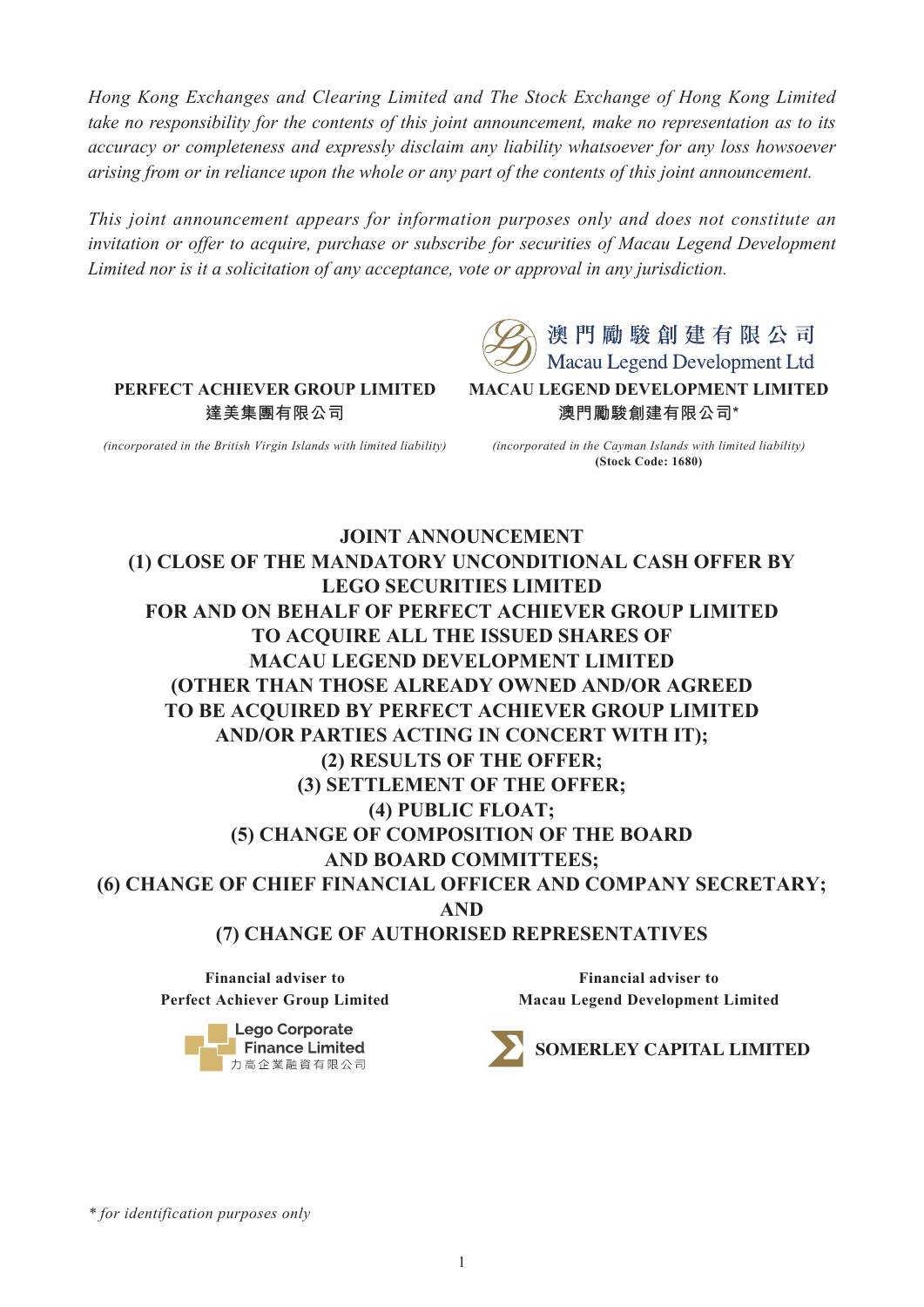### **CLOSE OF THE OFFER**

The Offeror and the Company jointly announce that the Offer was closed at 4:00 p.m. on Tuesday, 24 November 2020. The Offer was not revised or extended by the Offeror.

### **RESULTS OF THE OFFER**

As at 4:00 p.m. on Tuesday, 24 November 2020, being the latest time and date for acceptance of the Offer as set out in the Composite Document, the Offeror had received valid acceptances in respect of 771,247,828 Offer Shares under the Offer, representing approximately 12.44% of the total issued share capital of the Company as at the date of this joint announcement.

## **SETTLEMENT OF THE OFFER**

Based on the valid acceptances in respect of 771,247,828 Offer Shares under the Offer at the Offer Price of HK\$1.05 per Offer Share, the total cash consideration of the Offer is HK\$809,810,219.4. Remittances in respect of the cash consideration (after deducting the seller's ad valorem stamp duty in respect of acceptances of the Offer) payable for the Shares tendered under the Offer have been despatched, or will be despatched, to the Offer Shareholders accepting the Offer by ordinary post at their own risk as soon as possible, but in any event within 7 business days (as defined under the Takeovers Code) after the date of receipt by the Registrar of all relevant documents which render such acceptance complete and valid in accordance with the Takeovers Code.

The latest date for posting of remittances in respect of valid acceptances received under the Offer is Thursday, 3 December 2020.

## **PUBLIC FLOAT OF THE COMPANY**

As disclosed in the supplemental prospectus of the Company dated 26 June 2013, the Company has applied for, and the Stock Exchange has granted, a waiver from strict compliance with the minimum public float requirement of 25% and accepted a lower percentage of 19.04% upon listing of the Shares. Immediately after the close of the Offer and as at the date of this joint announcement, subject to the due registration by the Registrar of the transfer of the Offer Shares in respect of which valid acceptances have been received, an aggregate of 1,394,153,612 Shares, representing approximately 22.48% of the total issued share capital of the Company, are held by the public (within the meaning of the Listing Rules). Accordingly, as at the date of this joint announcement, the minimum prescribed public float requirement applicable to the Company is satisfied.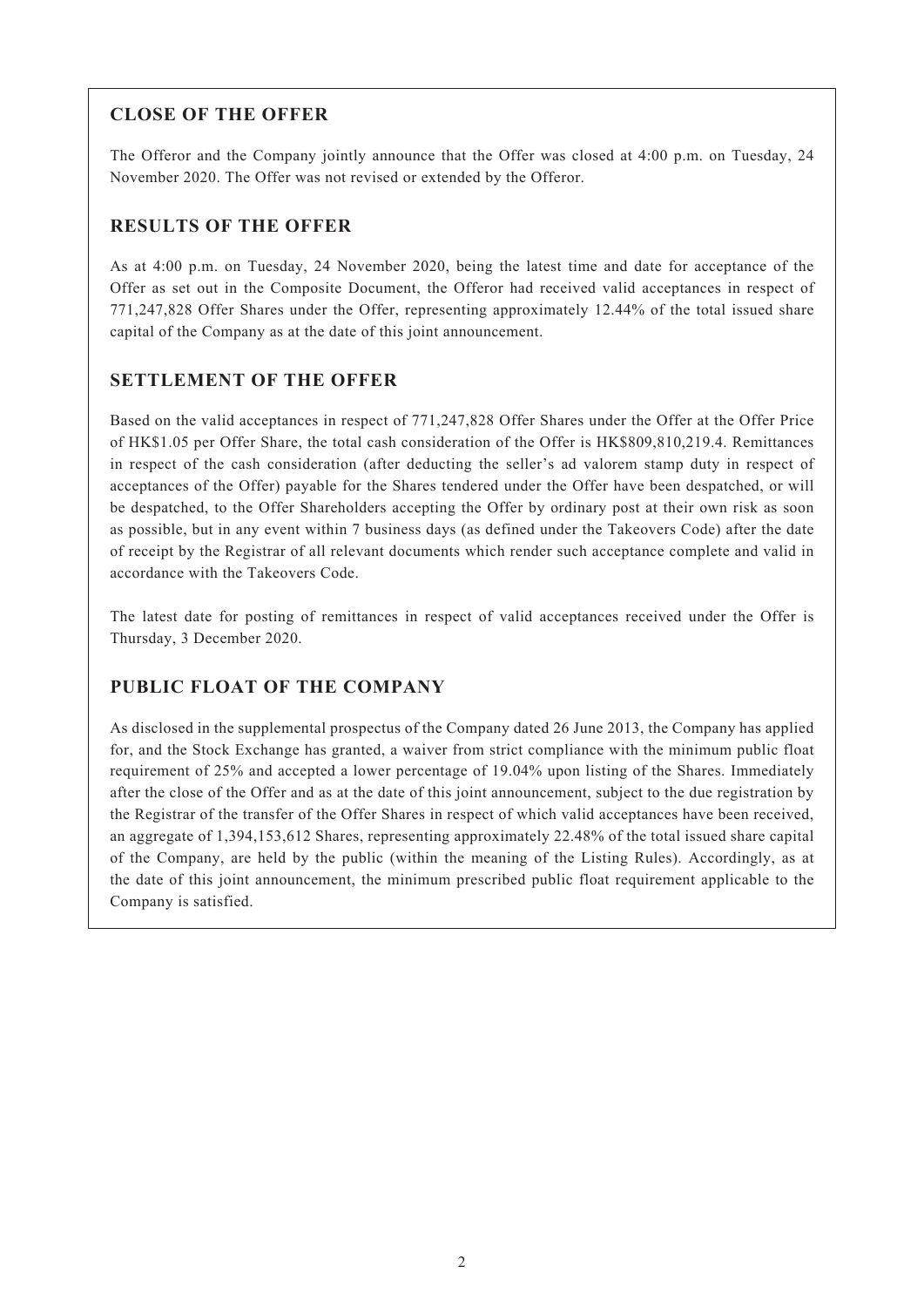# **CHANGE OF COMPOSITION OF THE BOARD AND BOARD COMMITTEES OF THE COMPANY**

The Board announces that with effect immediately following the close of the Offer on 24 November 2020:

- (i) Mr Chow Wan Hok, Donald resigned as an executive Director;
- (ii) Mr Sheldon Trainor-DeGirolamo resigned as an executive Director and ceased to be the authorised representative of the Company under Rule 3.05 of the Listing Rules and a member of the Nomination Committee;
- (iii) Mr Tong Ka Wing, Carl resigned as a non-executive Director and co-chairman of the Board, and ceased to be the authorised representative of the Company under Rule 3.05 of the Listing Rules and a member of the Audit Committee;
- (iv) Mr Fong Chung, Mark resigned as an independent non-executive Director and ceased to be the chairman of the Audit Committee and a member of the Nomination Committee and the Remuneration Committee;
- (v) Mr Chow Kam Fai, David, an executive Director and the co-chairman of the Board, has been redesignated as a non-executive Director. Mr David Chow will remain as the co-chairman of the Board;
- (vi) Mr Chan Weng Lin has been appointed as an executive Director and the co-chairman of the Board; and
- (vii) Mr Tsang Ka Hung has been appointed as an executive Director.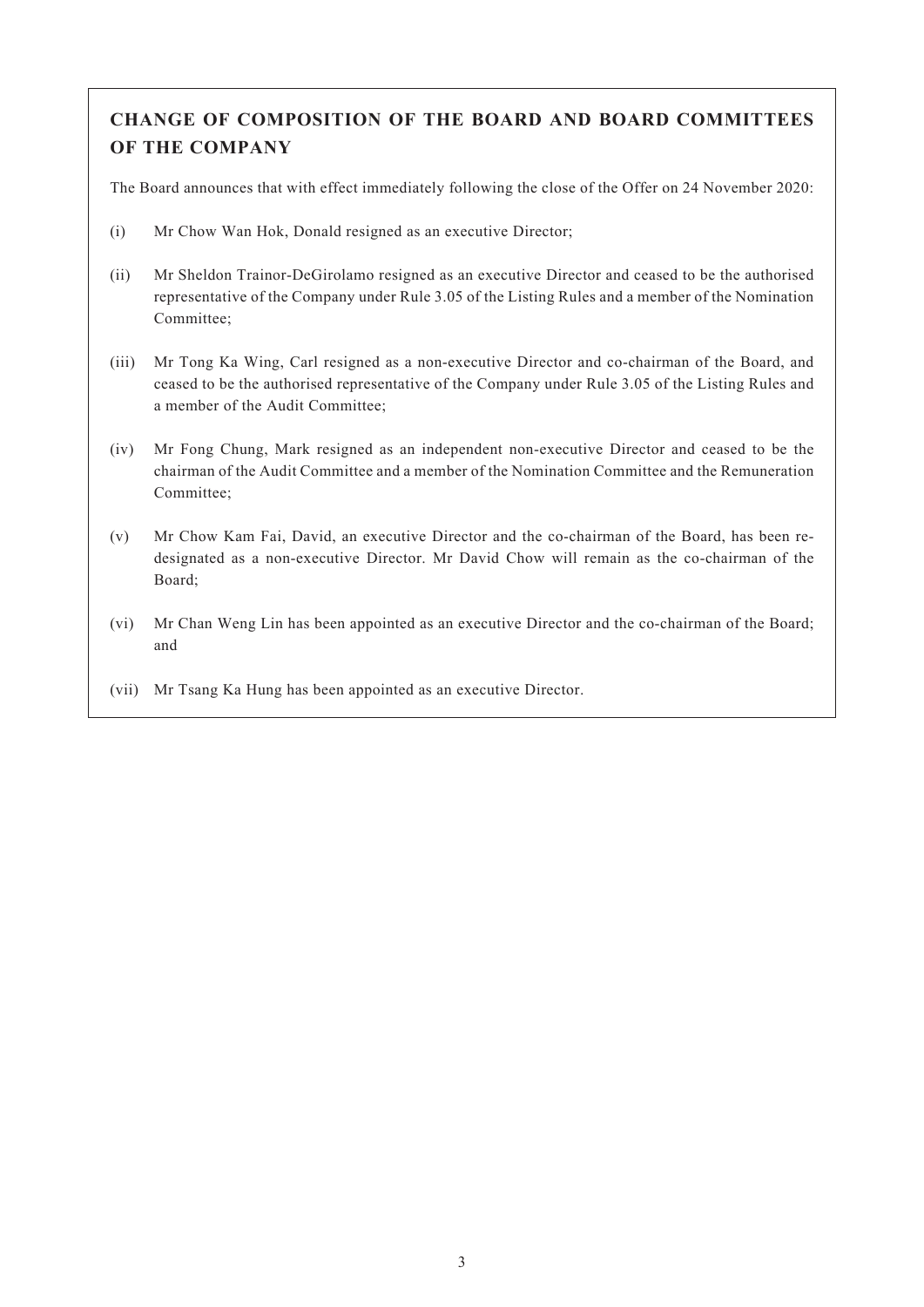With effect immediately after Mr Sheldon Trainor-DeGirolamo, Mr Tong Ka Wing, Carl and Mr Fong Chung, Mark have ceased to be members or chairman of the board committees of the Company, each of the Audit Committee, Remuneration Committee and Nomination Committee have been reconstituted as follows with effect from 24 November 2020:

#### **Audit Committee:**

Ms Ho Chiulin, Laurinda Mr Xie Min Madam Tam Wai Chu, Maria

### **Remuneration Committee:**

Mr Xie Min *(Chairman)* Mr Chow Kam Fai, David Ms Chan Mei Yi, Melinda Madam Tam Wai Chu, Maria

### **Nomination Committee:**

Madam Tam Wai Chu, Maria *(Chairman)* Mr Chow Kam Fai, David Mr Xie Min

## **CHANGE OF CHIEF FINANCIAL OFFICER AND COMPANY SECRETARY**

The Board also announces that Mr Wong Man Cheung has resigned as the chief financial officer, executive vice president and company secretary of the Company with effect from 24 November 2020. Mr Tsang Ka Hung has been appointed as the chief financial officer and company secretary of the Company with effect from 24 November 2020.

## **CHANGE OF AUTHORISED REPRESENTATIVES**

The Board further announces that, with effect immediately after (i) Mr Sheldon Trainor-DeGirolamo and Mr Tong Ka Wing, Carl have ceased to be the authorised representatives of the Company under Rule 3.05 of the Listing Rules and for accepting service of process or notice in Hong Kong under Part 16 of the Companies Ordinance (Chapter 622 of the Laws of Hong Kong) and Rule 19.05(2) of the Listing Rules; and (ii) Mr Wong has ceased to be the alternate authorised representative of the Company to Mr Tong Ka Wing, Carl under Rule 3.06 of the Listing Rules, Mr Tsang has been appointed as the authorised representative for the purpose of Rule 3.05 of the Listing Rules and for the purpose of Part 16 of the Companies Ordinance and Rule 19.05(2) of the Listing Rules, with effect from 24 November 2020.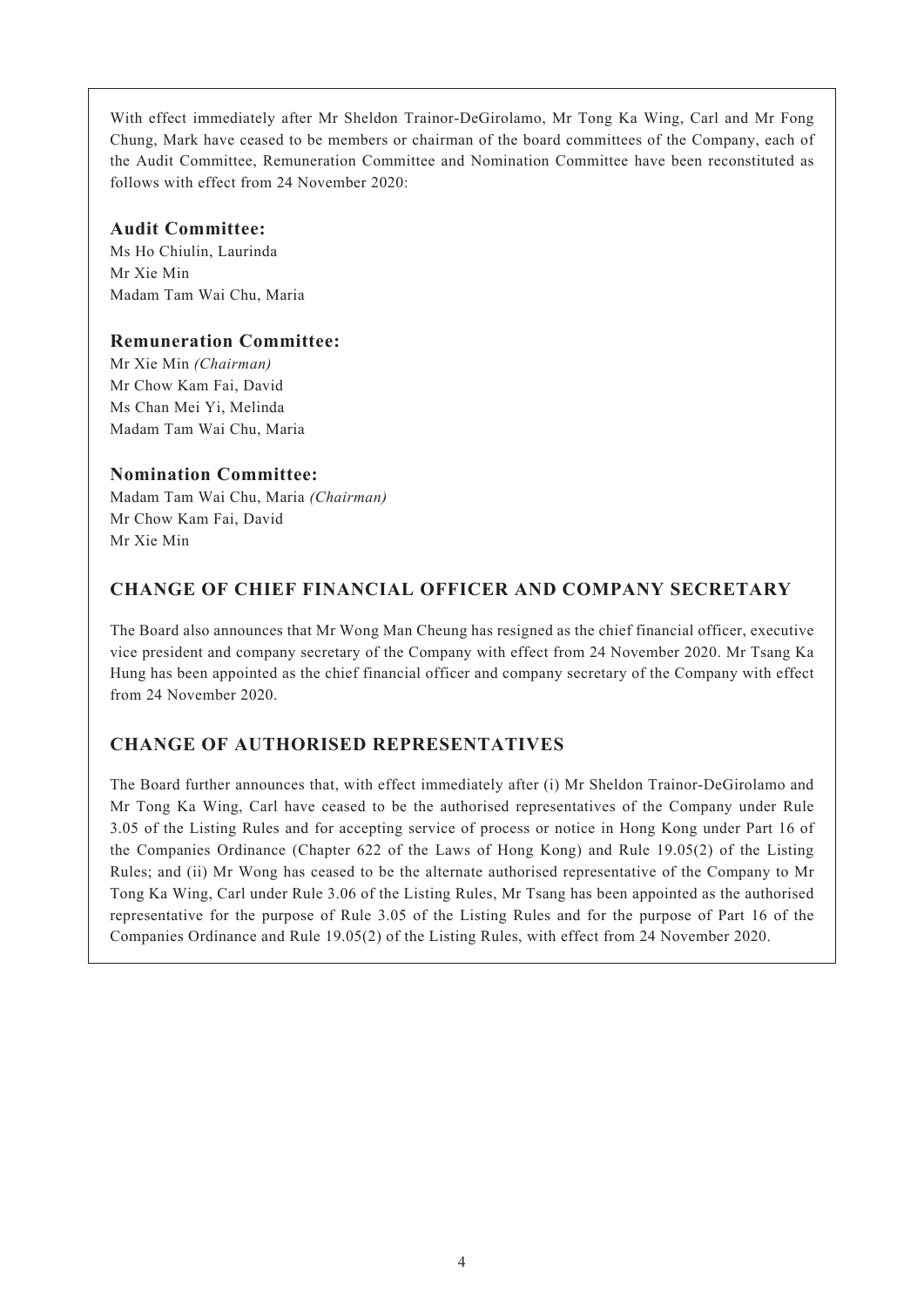Reference is made to the composite offer and response document dated 3 November 2020 jointly issued by the Offeror and the Company (the "**Composite Document**") in relation to the Offer. Unless otherwise stated, capitalised terms used herein shall have the same meanings as those defined in the Composite Document.

#### **CLOSE OF THE OFFER**

The Offeror and the Company jointly announce that the Offer was closed at 4:00 p.m. on Tuesday, 24 November 2020. The Offer was not revised or extended by the Offeror.

#### **RESULTS OF THE OFFER**

As at 4:00 p.m. on Tuesday, 24 November 2020, being the latest time and date for acceptance of the Offer as set out in the Composite Document, the Offeror had received valid acceptances in respect of 771,247,828 Offer Shares under the Offer, representing approximately 12.44% of the total issued share capital of the Company as at the date of this joint announcement.

### **SETTLEMENT OF THE OFFER**

Based on the valid acceptances in respect of 771,247,828 Offer Shares under the Offer at the Offer Price of HK\$1.05 per Offer Share, the total cash consideration of the Offer is HK\$809,810,219.4. Remittances in respect of the cash consideration (after deducting the seller's ad valorem stamp duty in respect of acceptances of the Offer) payable for the Shares tendered under the Offer have been despatched, or will be despatched, to the Offer Shareholders accepting the Offer by ordinary post at their own risk as soon as possible, but in any event within 7 business days (as defined under the Takeovers Code) after the date of receipt by the Registrar of all relevant documents which render such acceptance complete and valid in accordance with the Takeovers Code.

The latest date for posting of remittances in respect of valid acceptances received under the Offer is Thursday, 3 December 2020.

### **SHAREHOLDING STRUCTURE OF THE COMPANY**

Immediately before commencement of the Offer Period, the Offeror Concert Party Group was interested in an aggregate of 4,182,221,684 Shares, representing approximately 67.44% of the total issued share capital of the Company. On 5 October 2020, completion of the Share Purchase Agreement took place, and the Offeror acquired from the Vendors (which are members of the Offeror Concert Party Group) a total of 1,280,237,424 Shares, representing approximately 20.65% of the total issued share capital of the Company. After the completion of the Share Purchase Agreement and immediately before commencement of the Offer, the Offeror Concert Party Group's interests in the Company remain unchanged at an aggregate of 4,182,221,684 Shares, representing approximately 67.44% of the total issued share capital of the Company.

Taking into account the valid acceptances in respect of 771,247,828 Offer Shares under the Offer, immediately after the close of the Offer and as at the date of this joint announcement, the Offeror Concert Party Group was interested in an aggregate of 4,953,469,512 Shares, representing approximately 79.88% of the total issued share capital of the Company as at the date of this joint announcement.

Save as disclosed above, none of the Offeror nor parties acting in concert with it (i) held, controlled or directed any Shares or rights over Shares immediately before commencement of the Offer Period; (ii) has acquired or agreed to acquire any Shares or rights over Shares during the Offer Period; or (iii) has borrowed or lent any relevant securities (as defined in Note 4 to Rule 22 of the Takeovers Code) of the Company during the Offer Period.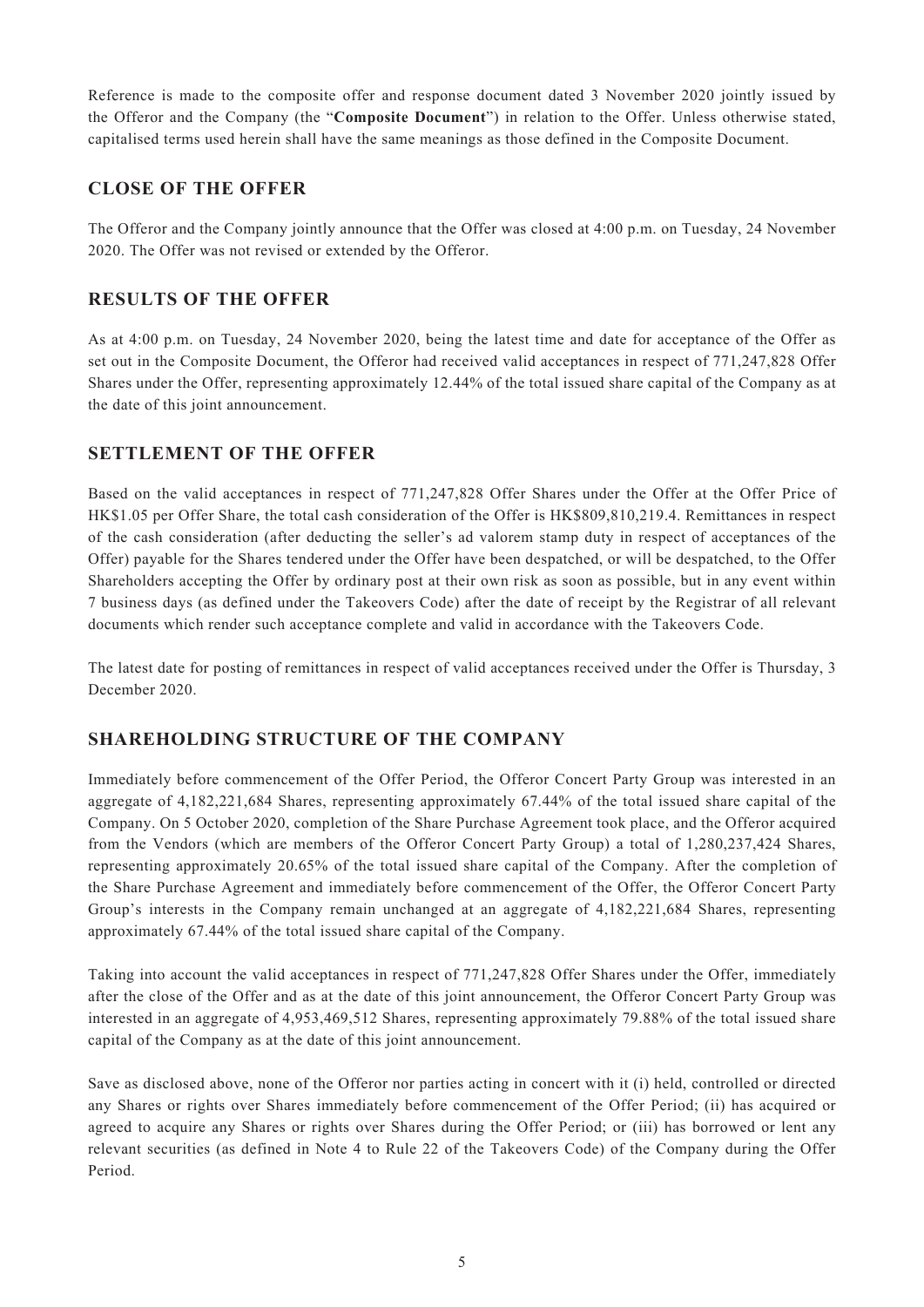The following table sets out the shareholding structure of the Company (i) immediately before commencement of the Offer Period; (ii) immediately after completion of the Share Purchase Agreement and before commencement of the Offer; and (iii) immediately after the close of the Offer and as at the date of this joint announcement:

| <b>Shareholders</b>                                                                | <b>Immediately before</b><br>commencement of<br>the Offer Period |                               | <b>Immediately after</b><br>completion of the Share<br><b>Purchase Agreement and</b><br>before commencement of<br>the Offer |                       | Immediately after the close of the<br>Offer and as at the date of this joint<br>announcement |                     |
|------------------------------------------------------------------------------------|------------------------------------------------------------------|-------------------------------|-----------------------------------------------------------------------------------------------------------------------------|-----------------------|----------------------------------------------------------------------------------------------|---------------------|
|                                                                                    | <b>Shares</b>                                                    | Number of Approximate<br>$\%$ | <b>Shares</b>                                                                                                               | Number of Approximate | % Number of Shares                                                                           | Approximate<br>$\%$ |
| Mr Chan (Note 1)                                                                   | 6,661,000                                                        | 0.11                          | 6,661,000                                                                                                                   | 0.11                  | 6,661,000                                                                                    | 0.11                |
| The Offeror                                                                        |                                                                  | $\overline{\phantom{0}}$      | 1,280,237,424                                                                                                               | 20.65                 | 2,051,485,252                                                                                | 33.08               |
| Sub-total                                                                          | 6,661,000                                                        | 0.11                          | 1,286,898,424                                                                                                               | 20.75                 | 2,058,146,252                                                                                | 33.19               |
| Mr David Chow and<br>his concert parties<br>(Note 2)                               | 1,854,308,892                                                    | 29.90                         | 614,071,468                                                                                                                 | 9.90                  | 614,071,468(Note 9)                                                                          | 9.90                |
| Ms Chan and her<br>concert parties<br>(Note 3)                                     | 1,012,768,609                                                    | 16.33                         | 1,012,768,609                                                                                                               | 16.33                 | 1,012,768,609                                                                                | 16.33               |
| Mr Li and his concert<br>party (Note 4)                                            | 1,122,647,179                                                    | 18.10                         | 1,122,647,179                                                                                                               | 18.10                 | 1,122,647,179                                                                                | 18.10               |
| Mdm. Lam and her<br>concert party (Note 5)                                         | 100,504,500                                                      | 1.62                          | 100,504,500                                                                                                                 | 1.62                  | 100,504,500(Note 9)                                                                          | 1.62                |
| Mr Sheldon Trainor-<br>DeGirolamo and his<br>concert party (Note 6)                | 85,331,504                                                       | 1.38                          | 45,331,504                                                                                                                  | 0.73                  | 45,331,504(Note 9)                                                                           | 0.73                |
| Aggregate number<br>of Shares held by<br>the Offeror Concert<br><b>Party Group</b> | 4,182,221,684                                                    | 67.44                         | 4,182,221,684                                                                                                               | 67.44                 | 4,953,469,512                                                                                | 79.88               |
| <b>Other Director</b><br>Mr Tong Ka Wing,<br>Carl (Note 7)                         | 6,591,579                                                        | 0.11                          | 6,591,579                                                                                                                   | 0.11                  | 3,091,579(Note 9)                                                                            | 0.05                |
| <b>Public Shareholders</b><br>VF                                                   | 209,068,781                                                      | 3.37                          | 209,068,781                                                                                                                 | 3.37                  | 209,068,781                                                                                  | 3.37                |
| Other public<br>Shareholders                                                       | 1,803,305,076                                                    | 29.08                         | 1,803,305,076                                                                                                               | 29.08                 | 1,035,557,248(Note 9)                                                                        | 16.70               |
| <b>Total:</b>                                                                      | 6,201,187,120                                                    | 100.00                        | 6,201,187,120                                                                                                               | 100.00                | 6,201,187,120                                                                                | 100.00              |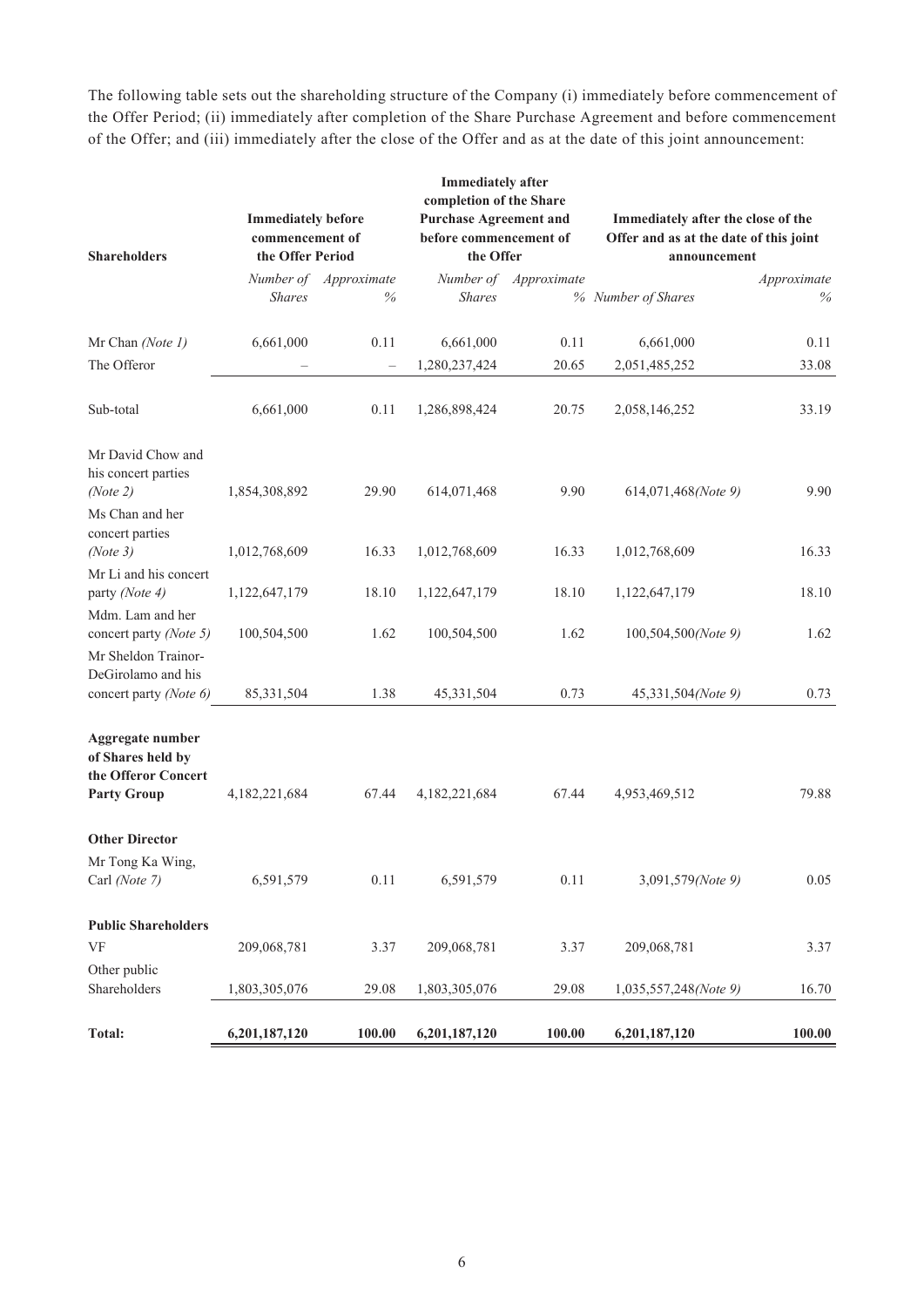*Notes:*

- *1. The 6,661,000 Shares were held by Mr Chan in his personal capacity.*
- *2. Mr David Chow was an executive Director. Among the 1,854,308,892 Shares which he was interested in immediately before commencement of the Offer Period, 1,404,322,826 Shares were held by Mr David Chow in his personal capacity, 319,696,000 Shares were held by All Landmark, 129,690,066 Shares were held by Ms Chan Mei Yi, Melinda, the spouse of Mr David Chow and an executive Director, in her personal capacity and 600,000 Shares were held by Mr Chow Wan Hok, Donald, the son of Mr David Chow and an executive Director, in his personal capacity. With effect immediately following the close of the Offer, Mr David Chow was re-designated as a non-executive Director and Mr Chow Wan Hok, Donald has resigned as an executive Director. Please refer to the below section headed "Change of composition of the Board and Board committees of the Company" for details.*
- *3. Ms Chan is a substantial Shareholder. Among the 1,012,768,609 Shares, 75,664,000 Shares were held by Ms Chan in her personal capacity, 934,269,609 Shares were held by Earth Group Ventures Ltd. and 2,835,000 Shares were held by UNIR (HK) Management Limited, both were companies controlled by Ms Chan.*
- *4. Mr Li is a substantial Shareholder. Among the 1,122,647,179 Shares, 110,047,429 Shares were held in his personal capacity and 1,012,599,750 Shares were held by Elite Success, a company controlled by Mr Li.*
- *5. Mdm. Lam is a Shareholder indirectly interested in 100,504,500 Shares being held by Grand Bright, a company controlled by her.*
- *6. Mr Sheldon Trainor-DeGirolamo was an executive Director. Among the 85,331,504 Shares in which he was interested in immediately before commencement of the Offer Period, 2,518,504 Shares were held in his personal capacity and 82,813,000 Shares were held by PacBridge Capital, a company indirectly wholly owned by Mr Sheldon Trainor-DeGirolamo. Mr Sheldon Trainor-DeGirolamo is considered to be acting in concert with the Offeror. With effect immediately following the close of the Offer, Mr Sheldon Trainor-DeGirolamo has resigned as an executive Director. Please refer to the below section headed "Change of composition of the Board and Board committees of the Company" for details.*
- *7. Mr Tong Ka Wing, Carl was a non-executive Director who was not a party to nor participated in the Share Purchase Agreement. With effect immediately following the close of the Offer, Mr Tong Ka Wing, Carl has resigned as a non-executive Director. Please refer to the below section headed "Change of composition of the Board and Board committees of the Company" for details.*
- *8. Shareholding percentages may not add up to 100% due to rounding.*
- *9. Upon Mr Chow Wan Hok, Donald, Mr Sheldon Trainor-DeGirolamo and Mr Tong Ka Wing, Carl ceased to be the Directors, their shareholding shall become part of the public float under the definition of the Listing Rules. Also, under the definition of the Listing Rules, Mdm. Lam's shareholding shall also be part of the public float.*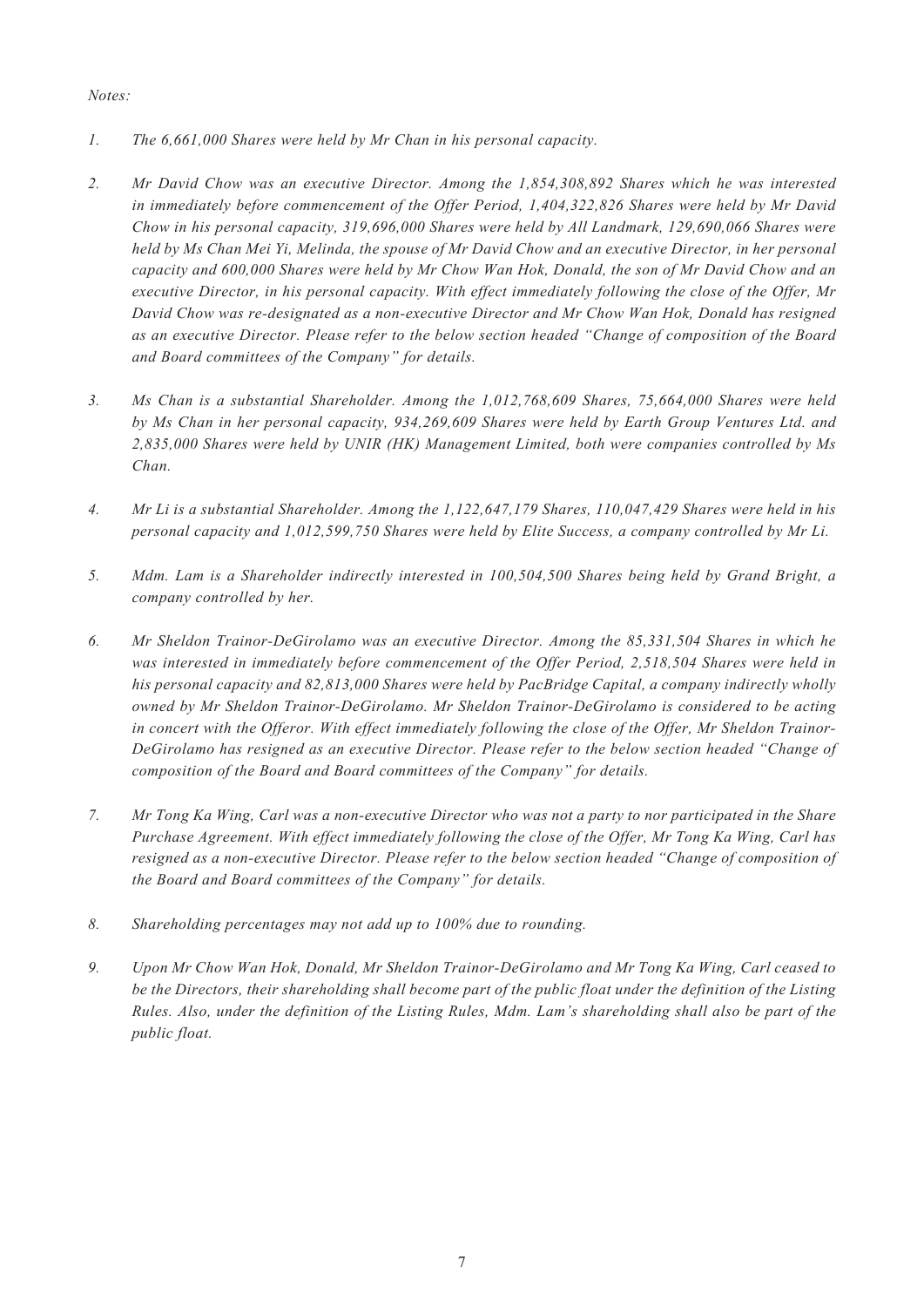## **PUBLIC FLOAT OF THE COMPANY**

As disclosed in the supplemental prospectus of the Company dated 26 June 2013, the Company has applied for, and the Stock Exchange has granted, a waiver from strict compliance with the minimum public float requirement of 25% and accepted a lower percentage of 19.04% upon listing of the Shares. Immediately after the close of the Offer and as at the date of this joint announcement, subject to the due registration by the Registrar of the transfer of the Offer Shares in respect of which valid acceptances have been received, an aggregate of 1,394,153,612 Shares, representing approximately 22.48% of the total issued share capital of the Company, are held by the public (within the meaning of the Listing Rules). Accordingly, as at the date of this joint announcement, the minimum prescribed public float requirement applicable to the Company is satisfied.

# **CHANGE OF COMPOSITION OF THE BOARD AND BOARD COMMITTEES OF THE COMPANY**

#### **Resignation of Directors**

The Board announces that with effect immediately following the close of the Offer on 24 November 2020:

- (i) Mr Chow Wan Hok, Donald resigned as an executive Director;
- (ii) Mr Sheldon Trainor-DeGirolamo resigned as an executive Director and ceased to be the authorised representative of the Company under Rule 3.05 of the Listing Rules and a member of the nomination committee of the Board ("**Nomination Committee**");
- (iii) Mr Tong Ka Wing, Carl resigned as a non-executive Director and co-chairman of the Board, and ceased to be the authorised representative of the Company under Rule 3.05 of the Listing Rules and a member of the audit committee of the Board ("**Audit Committee**"); and
- (iv) Mr Fong Chung, Mark resigned as an independent non-executive Director and ceased to be the chairman of the Audit Committee and a member of the Nomination Committee and the remuneration committee of the Board ("**Remuneration Committee**") (collectively, the "**Resigning Directors**").

The resignation of each of Mr Chow Wan Hok, Donald, Mr Sheldon Trainor-DeGirolamo and Mr Tong Ka Wing, Carl was due to the change in control of the Company. The resignation of Mr Fong Chung, Mark was due to his personal reasons.

Each of the Resigning Directors has confirmed that he has no disagreement with the Board and there are no matters relating to his resignation that need to be brought to the attention of the Shareholders.

The Board would like to take this opportunity to express its gratitude and appreciation to the Resigning Directors for their valuable contributions to the Company during their tenure of services.

#### **Re-designation of Director**

The Board further announces that, with effect immediately following the close of the Offer on 24 November 2020, Mr David Chow, an executive Director and the co-chairman of the Board, has been re-designated as a nonexecutive Director. Mr David Chow will remain as the co-chairman of the Board.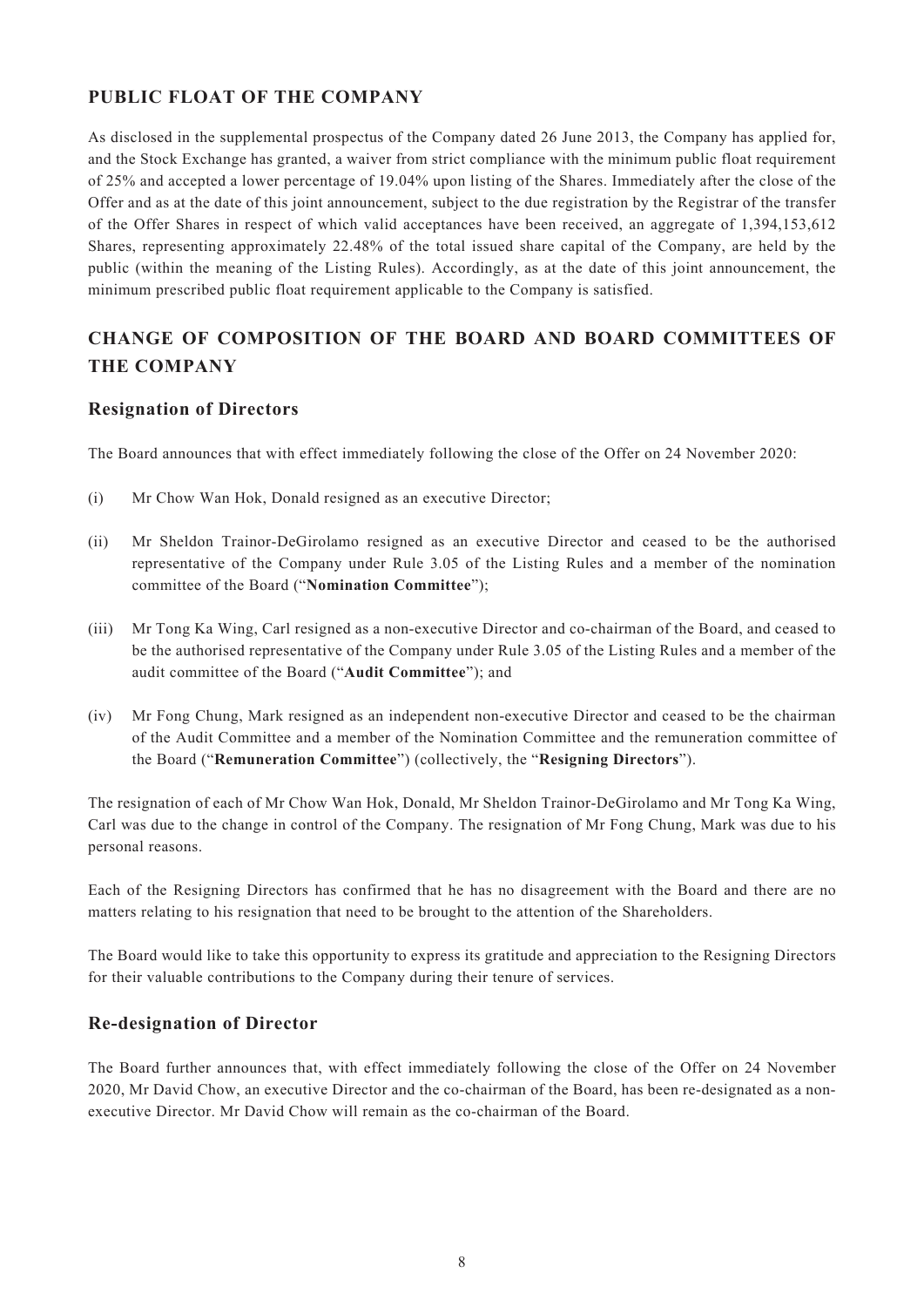#### **Appointment of Directors**

The Board further announces that, with effect immediately following the close of the Offer on 24 November 2020, (i) Mr Chan has been appointed as an executive Director and the co-chairman of the Board; and (ii) Mr Tsang Ka Hung has been appointed as an executive Director. The biographical details of the newly appointed Directors are set out as below:

**Mr Chan Weng Lin ("Mr Chan")**, aged 48, is the founder and chairman of Tak Chun Group, a gaming promoter in Macau with over 1,000 staff members principally engaged in introducing VIP customers to respective casino's VIP rooms in Macau and receiving the profit streams from gaming promoter businesses at the respective casino's VIP rooms in Macau. Mr Chan has over a decade's worth of experience in the gaming industry. He was the vicepresident of Macau Junket Association (澳門娛樂博彩業中介人協會) in 2012, and the honorary president of Macau Responsible Gaming Association (澳門負責任博彩協會) and Macau ASEAN International Chamber of Commerce (澳門東盟國際商會) in 2013. He was the vice president of the General Association of Administrators & Promoters for Macau Gaming Industry (澳門博彩業管理暨中介人總會) in 2019. Mr Chan has also been actively involved in community services. He was a member of the Jinjiang City Committee of Chinese People's Political Consultative Conference of the PRC (中國人民政治協商會議晉江市委員會) from 2012 to 2017, and served as the honorary president of China and Lusofonia Countries Culture, Art and Economy Promotion Association (中國與葡語國家經貿文化推廣協會) in 2012 and the life honorary chairman of Associação Geral Desportiva dos Naturais Fukien de Macau (澳門福建體育會) in 2013. Mr Chan was appointed in July 2020 and is presently the executive vice president of Association of Members of the Chinese People's Political Consultative Conference of Fujian Province in Macau (福建省澳區政協聯誼會). He is also the founder and president of Tak Chun Charity Association established in June 2012. Mr Chan was ranked in "Asian Gaming Power 50" ("亞洲 博奕權勢榜50大") by "Inside Asian Gaming", a magazine in Macau, for consecutive years and ranked the 24th in 2019.

As at the date hereof , Mr Chan has not yet entered into a service contract with the Company. Further announcement will be made to provide update on the details of service contract and the remuneration of Mr Chan once available. The appointment of Mr Chan is subject to retirement by rotation and re-election at the general meetings in accordance with the articles of association of the Company.

**Mr Tsang Ka Hung ("Mr Tsang")**, aged 36, joined Tak Chun Gaming Promotion Company Limited in 2013 and is the chief financial officer of Tak Chun Gaming Promotion Company Limited who is responsible for the setting of direction and strategy of the group, formulation of business plan and evaluation, allocation of group resources, financial reporting, internal control, compliance, corporate governance and credit assessment. Mr Tsang has extensive experience in mergers and acquisitions, capital market, equity investment and accounting. Mr Tsang graduated from The Chinese University of Hong Kong with a bachelor degree in engineering with first honour and holds a master degree of philosophy in engineering from The Chinese University of Hong Kong and is also a Certified Public Accountant. Prior to joining Tak Chun Group, Mr Tsang worked at the audit department of Deloitte Touche Tohmatsu from 2008 to 2012 with his last held position as senior associate. Mr Tsang was the director of investment of TCG Capital from 2013 to 2016, an investment fund which primarily invested in property and resorts in China and South-east Asia, capital market-equity investment, corporate financing and investment in the entertainment industry. Mr Tsang has been appointed as the managing director and a member of the investment committee of TCG Capital since 2016.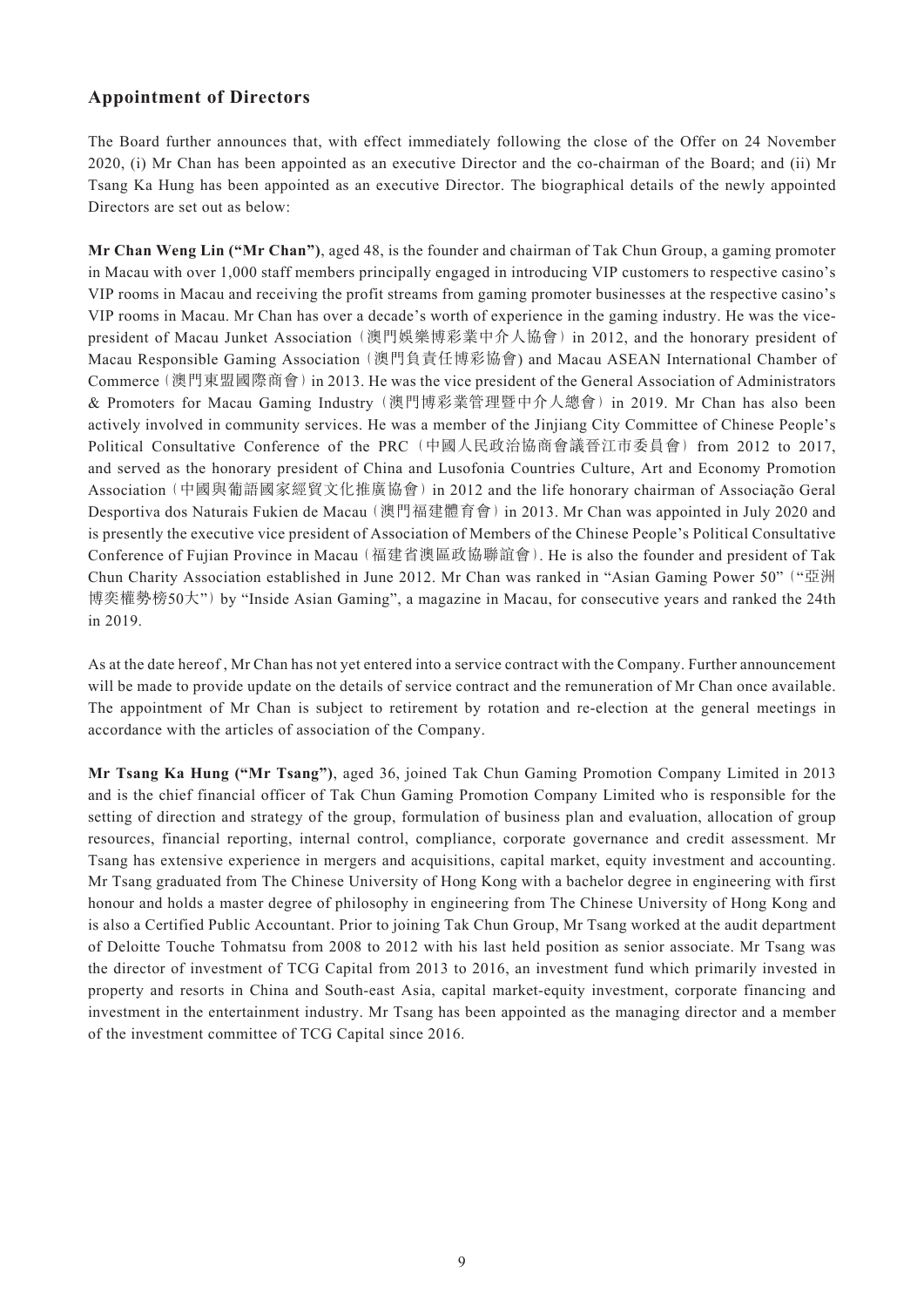As at the date hereof, Mr Tsang has not yet entered into a service contract with the Company. Further announcement will be made to provide update on the details of service contract and the remuneration of Mr Tsang once available. The appointment of Mr Tsang is subject to retirement by rotation and re-election at the general meetings in accordance with the articles of association of the Company.

Save as disclosed in this joint announcement, as at the date of this joint announcement, each of Mr Chan and Mr Tsang (i) does not have any other interests in the Shares or underlying Shares (within the meaning of Part XV of the SFO); (ii) does not hold any other positions in the Group; and (iii) does not have any other relationships with any other Directors, senior management, substantial or controlling shareholders of the Company.

There is no other information in relation to the appointments of Mr Chan and Mr Tsang which is required to be disclosed pursuant to Rule 13.51(2) of the Listing Rules, and there are no other matters that need to be brought to the attention of the Shareholders.

The Board would like to express its warmest welcome to Mr Chan and Mr Tsang on joining the Company.

### **Change of composition of board committees of the Company**

The Board further announces that with effect immediately after Mr Sheldon Trainor-DeGirolamo, Mr Tong Ka Wing, Carl and Mr Fong Chung, Mark have ceased to be members or chairman of the board committees of the Company, each of the Audit Committee, Remuneration Committee and Nomination Committee have been reconstituted as follows with effect from 24 November 2020:

#### **Audit Committee:**

Ms Ho Chiulin, Laurinda Mr Xie Min Madam Tam Wai Chu, Maria

#### **Remuneration Committee:**

Mr Xie Min *(Chairman)* Mr Chow Kam Fai, David Ms Chan Mei Yi, Melinda Madam Tam Wai Chu, Maria

#### **Nomination Committee:**

Madam Tam Wai Chu, Maria *(Chairman)* Mr Chow Kam Fai, David Mr Xie Min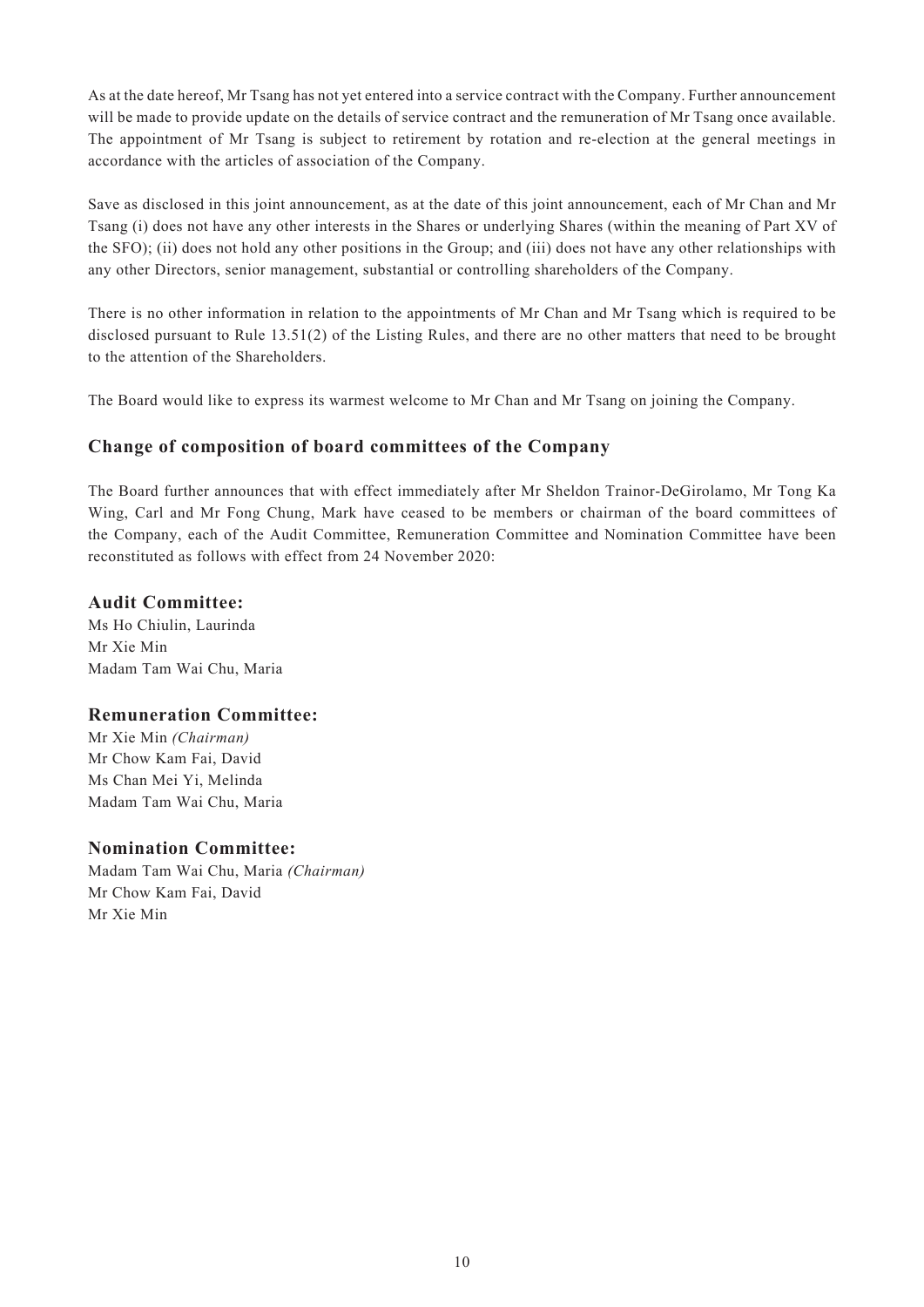### **Non-compliance with the Listing Rules**

Following the resignation of the Resigning Directors and the appointment of Mr Chan and Mr Tsang as the new Directors, the Board comprises seven Directors with three executive Directors, two non-executive Directors and two independent non-executive Directors, hence failing to meet the requirement of (i) having at least three independent non-executive Directors on the Board under Rule 3.10(1) of the Listing Rules; (ii) having independent non-executive Directors who represent at least one-third of the Board under Rule 3.10A of the Listing Rules; (iii) having at least one of the independent non-executive Directors with appropriate professional qualifications or accounting or related financial management expertise as required under Rule 3.10(2) of the Listing Rules, and before a new chairman of the Audit Committee is appointed, the Company also fails to meet the requirement of Rule 3.21 of the Listing Rules; and (iv) the Remuneration Committee having comprised a majority of independent non-executive Directors under Rule 3.25 of the Listing Rules.

The Board is in the process of identifying a suitable candidate to fill the vacancy of the independent nonexecutive Director and will use its best endeavours to ensure that a suitable candidate is appointed as soon as practicable and, in any event, within the three-month period from 24 November 2020 to 23 February 2021 pursuant to Rules 3.11, 3.23 and 3.27 of the Listing Rules. The Company will make further announcement(s) as and when appropriate in this regard.

# **CHANGE OF CHIEF FINANCIAL OFFICER AND COMPANY SECRETARY OF THE COMPANY**

The Board also announces that Mr Wong Man Cheung ("**Mr Wong**") has resigned as the chief financial officer, executive vice president and company secretary of the Company with effect from 24 November 2020. Mr Wong has confirmed that he has no disagreement with the Board and there is no matter in relation to his resignation from the abovementioned positions that needs to be brought to the attention of the Stock Exchange and the **Shareholders** 

The Board is pleased to announce that Mr Tsang has been appointed as the chief financial officer and the company secretary of the Company with effect from 24 November 2020. He is a certified public accountant as defined in the Professional Accountants Ordinance (Cap. 50 of the Laws of Hong Kong) and hence meets the requisite qualifications under the Listing Rules.

The Board would like to take this opportunity to express its gratitude and appreciation to Mr Wong for his valuable contributions to the Company during his tenure of services.